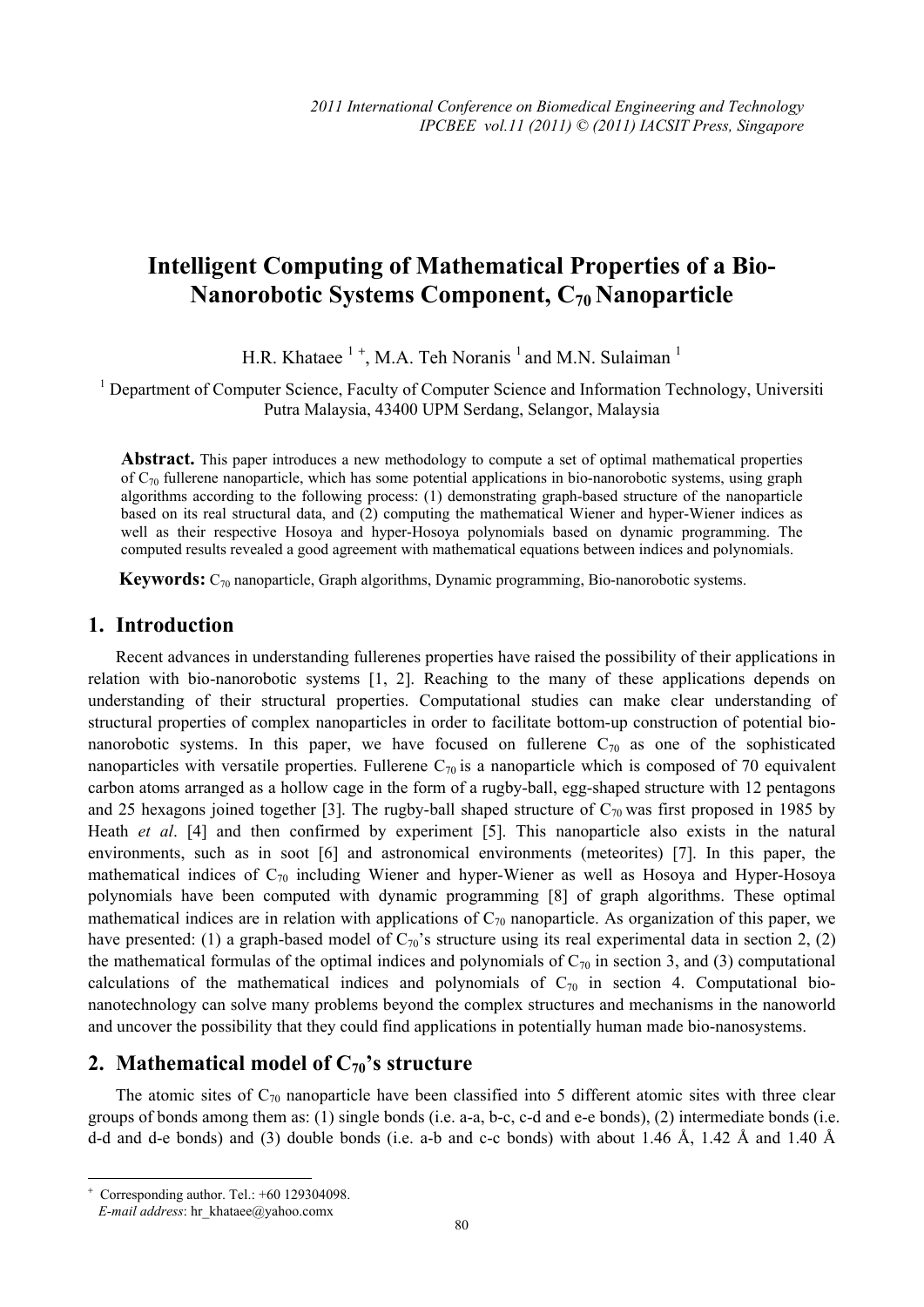lengths for each group respectively [9]. According to this classification of  $C_{70}$ 's bonds, a simplified and mathematical graph-based model of  $C_{70}$  nanoparticle can be depicted as Fig. 1. In Fig.1, the single, intermediate and double bonds are in purple, green, and orange colours respectively. As it can be seen from Fig. 1, there are 105 bonds in structure of  $C_{70}$  nanoparticle including 55 single, 30 intermediate and 20 double bonds  $[10]$ .  $C_{70}$  has a stable structure which is as its hexagon-pentagon structure satisfies the Isolated Pentagon Rule (IPR) [11]. The IPR states that the most stable fullerenes will be those in which all the pentagons are surrounded entirely by hexagons [11].



Fig. 1: The mathematical graph-based model of  $C_{70}$  nanoparticle with three kinds of bonds.

## **3. Mathematical formulas of**  $C_{70}$ **'s indices and polynomials**

Let G be a connected and undirected graph with vertex set V  $(G)$  and edge set E  $(G)$ . We use  $|V(G)|$  and |E (G)| to denote the cardinality of V and E respectively. Over a half century ago, the oldest topological index of G was introduced by Harold Wiener as the Wiener index [12]. The Wiener index of G, W (G), is known the sum of distances between all pairs of vertices in G and defined by:

$$
W(G) = \sum_{\{u, v\} \subseteq V(G), \atop u \le v} d(u, v). \tag{1}
$$

The amount of d (u, v) denotes the length of minimal path connecting u and v [13]. The Wiener index is correlated with numerous physico-chemical properties of organic compounds which are important in their applications, such as boiling point, heat of evaporation, heat of formation, chromatographic retention times, surface tension, vapor pressure, partition coefficients, etc [1]. Another modification of the Wiener index was defined as the hyper-Wiener index of G [14]:

WW (G) = (1/2) 
$$
\sum_{\{u, v\}} \left( d(u, v)^2 + d(u, v) \right)
$$
.  
(2)

The x-analogue of the Wiener index is the Hosoya polynomial. It was first introduced by Hosoya [15] for a graph of G as:

$$
H(G) = H(G, x) = \sum_{k \neq 0} d(G, k) x^{k}.
$$
 (3)

The amount of d (G, k) is the number of pairs of vertices in the graph G that are k distance apart. Perhaps the most interesting property of H  $(G, x)$  is its relationships with Wiener index [16] and hyper-Wiener index [17] that are defined as:

$$
W(G) = H'(G, 1)
$$
 (4)

$$
WW(G) = H'(G, 1) + (1/2) H''(G, 1).
$$
 (5)

The H'  $(G, 1)$  and H''  $(G, 1)$  are the first and second derivatives of H  $(G, x)$  evaluated at  $x = 1$ respectively. From Equation (5), hyper-Hosoya polynomial is integrated as [18]: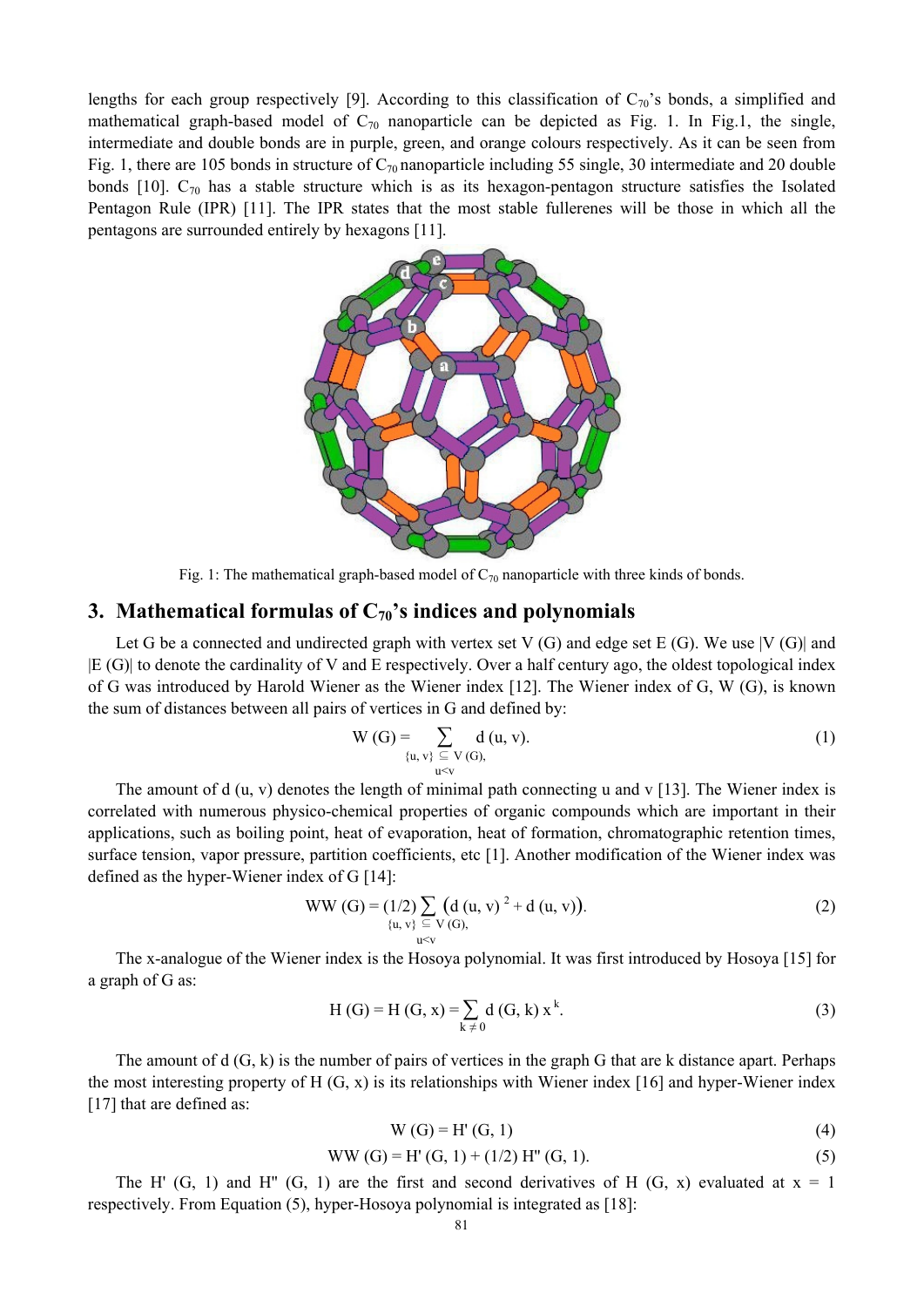HH (G) = HH (G, x) = 
$$
\int (H'(G, x) + (1/2) x H''(G, x)) dx.
$$
 (6)

The hyper-Hosoya polynomial is in relationship with hyper-Wiener index as [18]:

$$
WW(G) = HH'(G, 1),\tag{7}
$$

where HH'  $(G, 1)$  is the first derivative of HH  $(G, x)$  evaluated at  $x = 1$ .

## **4. Computational Calculations of C70's Mathematical Indices and Polynomials**

In this section we have computed the mathematical indices and polynomials of  $C_{70}$  nanoparticle, mentioned in previous section, using dynamic programming of graph algorithms which employ three adjacency, distance and shortest distance matrixes (Table 1).

Table 1. Definition of adjacency, distance and shortest distance matrixes of a graph G whit supposing  $|V(G)| = N$ .

| <b>Matrix</b>                                                                                                                                          | <b>Definition</b>                                                                                             |
|--------------------------------------------------------------------------------------------------------------------------------------------------------|---------------------------------------------------------------------------------------------------------------|
| Adjacency                                                                                                                                              | If (an edge joins vertices i and j) then $a_{ii} = 1$ , zero otherwise. Obviously, if ( $i = j$ ) then        |
| $A[a_{ii}]_{N\times N}$                                                                                                                                | $a_{ii} = 0$ .                                                                                                |
| Distance                                                                                                                                               | If $(a_{ii} = -1)$ then $d_{ii}$ = length of the edge between vertices i and j, otherwise $d_{ii} = \infty$ . |
| $D[d_{ii}]_{N\times N}$                                                                                                                                | Obviously, if $(i == j)$ then $d_{ii} = 0$ .                                                                  |
| Shortest distance                                                                                                                                      | $s_{ij}$ = length of the shortest path between vertices i and j for which all intermediate                    |
| $S[S_{ij}]_{N\times N}$                                                                                                                                | vertices are in the set V. Obviously, if $(i == j)$ then $s_{ii} = 0$ .                                       |
| Each of the $a_{ii}$ , $d_{ii}$ , $s_{ii}$ values is related to the value on line i and column j of their respective matrixes, $1 \le i$ , $j \le N$ . |                                                                                                               |

According to Equation (1), the Wiener index of  $C_{70}$  nanoparticle, W ( $C_{70}$ ), was calculated with the following algorithm:

**Input**:  $S [s_{ij}]_{70 \times 70}$ .

**Output**:  $W(C_{70})$ .

#### **begin**

 $W (C_{70}) = 0.0;$ **for**  $(i = 1 \text{ to } 70)$ **for**  $(i = i \text{ to } 70)$  $W(C_{70}) = W(C_{70}) + s_{ij};$ 

**end**.

The matrix of S  $[s_{ij}]_{70\times70}$  is computed already using a dynamic programming algorithm called Floyd-Warshall algorithm [19] to compute shortest paths between all pairs of vertices in the graph as:

#### **Input**: D  $[d_{ij}]_{70 \times 70}$ .

**Output**:  $S$   $[s_{ii}]_{70\times70}$ .

#### **begin**

**for** (k = 1 **to** 70)  
\n**for** (i = 1 **to** 70)  
\n**for** (j = 1 **to** 70)  
\n
$$
s_{ij} = \min (d_{ij}, d_{ik} + d_{kj});
$$

#### **end**.

The computed Wiener index of  $C_{70}$  is W ( $C_{70}$ ) = 17749.9. For computing the hyper-Wiener of  $C_{70}$ , WW  $(C_{70})$ , the following algorithm was used according to the Equation (2) as:

**Input**:  $S$   $[s_{ii}]_{70\times70}$ .

#### **Output**: WW  $(C_{70})$ .

**begin**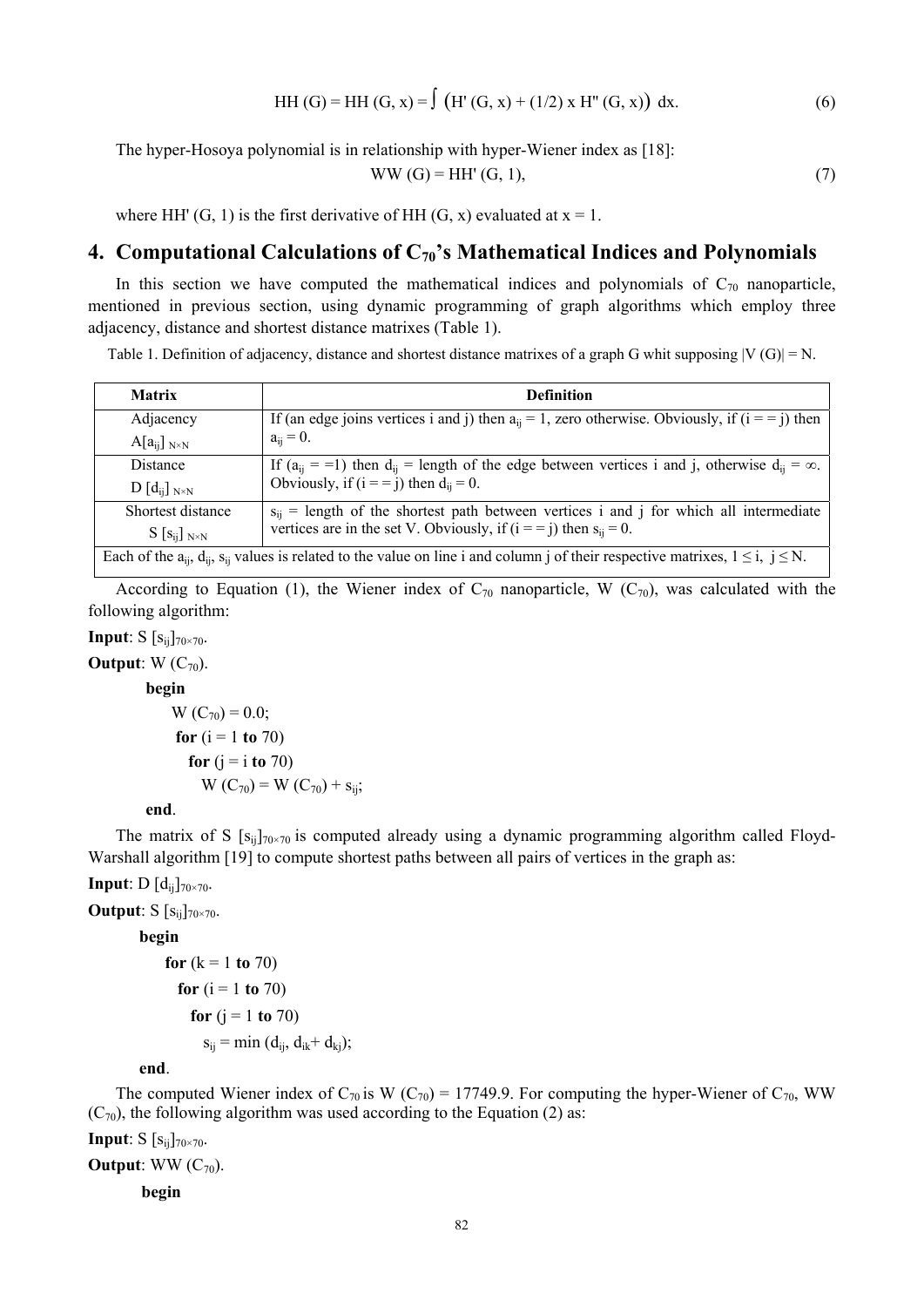```
WW (C_{70}) = 0.0;
for (i = 1 \text{ to } 70)for (i = i \text{ to } 70)WW (C_{70}) = WW (C_{70}) + (s_{ij}^2 + s_{ij});WW (C_{70}) = (1/2) \times WW (C_{70});
```
#### **end**.

The resulted hyper-Wiener of  $C_{70}$  is WW ( $C_{70}$ ) = 85448.4. The next properties of  $C_{70}$  are the Hosoya and hyper-Hosoya polynomials of  $C_{70}$ . The following algorithm is for computing the Hosoya polynomial of  $C_{70}$ , H  $(C_{70})$ , according to Equation (3) as:

# **Input**:  $S$   $[s_{ij}]_{70 \times 70}$ .

**Output**: H $(C_{70})$ .

### **begin**

 $H (C_{70}) = 0;$ **for**  $(i = 1 \text{ to } 70)$ **for**  $(i = i + 1$  **to** 70)  $H (C_{70}) = H (C_{70}) + (x^{S_{ij}});$ 

#### **end**.

The result is H(C<sub>70</sub>) = 20 x<sup>1.40</sup> + 30 x<sup>1.42</sup> + 55 x<sup>1.46</sup> + 30 x<sup>2.84</sup> + 80 x<sup>2.86</sup> + 60 x<sup>2.88</sup> + 40 x<sup>2.92</sup> + 45 x<sup>4.26</sup> + 40  $x^{4.28} + 80 x^{4.30} + 100 x^{4.32} + 20 x^{4.34} + 40 x^{5.70} + 150 x^{5.72} + 60 x^{5.74} + 50 x^{5.76} + 60 x^{5.78} + 40 x^{7.12} + 60 x^{7.14} + 90$  $x^{7.16} + 105 x^{7.18} + 40 x^{7.20} + 20 x^{7.22} + 20 x^{7.24} + 40 x^{8.56} + 100 x^{8.58} + 80 x^{8.60} + 100 x^{8.62} + 40 x^{8.64} + 20 x^{8.66} + 5$  $x^{8.68} + 15 x^{9.98} + 20 x^{10.00} + 90 x^{10.02} + 60 x^{10.04} + 50 x^{10.06} + 80 x^{10.08} + 20 x^{10.10} + 50 x^{11.44} + 40 x^{11.46} + 95 x^{11.48}$  $+ 20 x^{11.50} + 20 x^{11.54} + 20 x^{12.86} + 10 x^{12.88} + 55 x^{12.90} + 20 x^{12.92} + 20 x^{12.94} + 10 x^{14.34}$ . Meanwhile, hyper-Hosoya polynomial of  $C_{70}$ , HH ( $C_{70}$ ), is computed using the following algorithm according to Equation (6) as:

**Input**:  $H(C_{70})$ .

**Output**: HH $(C_{70})$ .

**begin**

H'  $(C_{70}) = 0$ ; H''  $(C_{70}) = 0$ ;  $\check{Z}(C_{70}) = 0$ ; HH  $(C_{70}) = 0$ ; **for** (each of (d  $(G, k)$  x<sup>k</sup>) in H  $(C_{70})$ )  ${H' (C_{70}) = H' (C_{70}) + (k \times d (G, k) x^{k-1})};$  $H''(C_{70}) = H''(C_{70}) + (k \times (k-1) d (G, k) x^{k-2});$  $\check{Z}(C_{70}) = H'(C_{70}) + (1/2) \times X \times H''(C_{70});$ **for** (each of (d (G, k)  $x^k$ ) in  $\check{Z}(C_{70})$ ) HH  $(C_{70}) =$  HH  $(C_{70}) +$  (d  $(G, k) / (k + 1)$ ) (x <sup>k+1</sup>);

#### **end**.

The result is HH (C<sub>70</sub>) = 24 x<sup>1.40</sup> + 36.3 x<sup>1.42</sup> + 67.65 x<sup>1.46</sup> + 57.6 x<sup>2.84</sup> + 154.4 x<sup>2.86</sup> + 116.4 x<sup>2.88</sup> + 78.4  $x^{2.92} + 118.35 x^{4.26} + 105.6 x^{4.28} + 212 x^{4.30} + 266 x^{4.32} + 53.4 x^{4.34} + 134 x^{5.70} + 504 x^{5.72} + 202.2 x^{5.74} + 169$  $x^{5.76}$  + 203.4  $x^{5.78}$  + 162.4  $x^{7.12}$  + 244.2  $x^{7.14}$  + 367.2  $x^{7.16}$  + 429.45  $x^{7.18}$  + 164  $x^{7.20}$  + 82.2  $x^{7.22}$  + 82.4  $x^{7.24}$  +  $191.2$   $x^{8.56} + 479$   $x^{8.58} + 384$   $x^{8.60} + 481$   $x^{8.62} + 192.8$   $x^{8.64} + 96.6$   $x^{8.66} + 24.2$   $x^{8.68} + 82.35$   $x^{9.98} + 110$   $x^{10.00}$  +  $495.9 \text{ x}^{10.02} + 331.2 \text{ x}^{10.04} + 276.5 \text{ x}^{10.06} + 443.2 \text{ x}^{10.08} + 111 \text{ x}^{10.10} + 311 \text{ x}^{11.44} + 249.2 \text{ x}^{11.46} + 592.8 \text{ x}^{11.48} + 125$  $x^{11.50} + 125.4 x^{11.54} + 138.6 x^{12.86} + 69.4 x^{12.88} + 382.25 x^{12.90} + 139.2 x^{12.92} + 139.4 x^{12.94} + 76.7 x^{14.34}$ . We tested our computational results with Equations (4, 5, 7) and found a good agreement in our calculations as:

$$
W(C_{70}) = H'(C_{70}, 1) = 17749.9,
$$
  
WW (C<sub>70</sub>) = H' (C<sub>70</sub>, 1) + (1/2) H'' (C<sub>70</sub>, 1) = 85448.4,  
WW (C<sub>70</sub>) = HH' (C<sub>70</sub>, 1) = 85448.4.